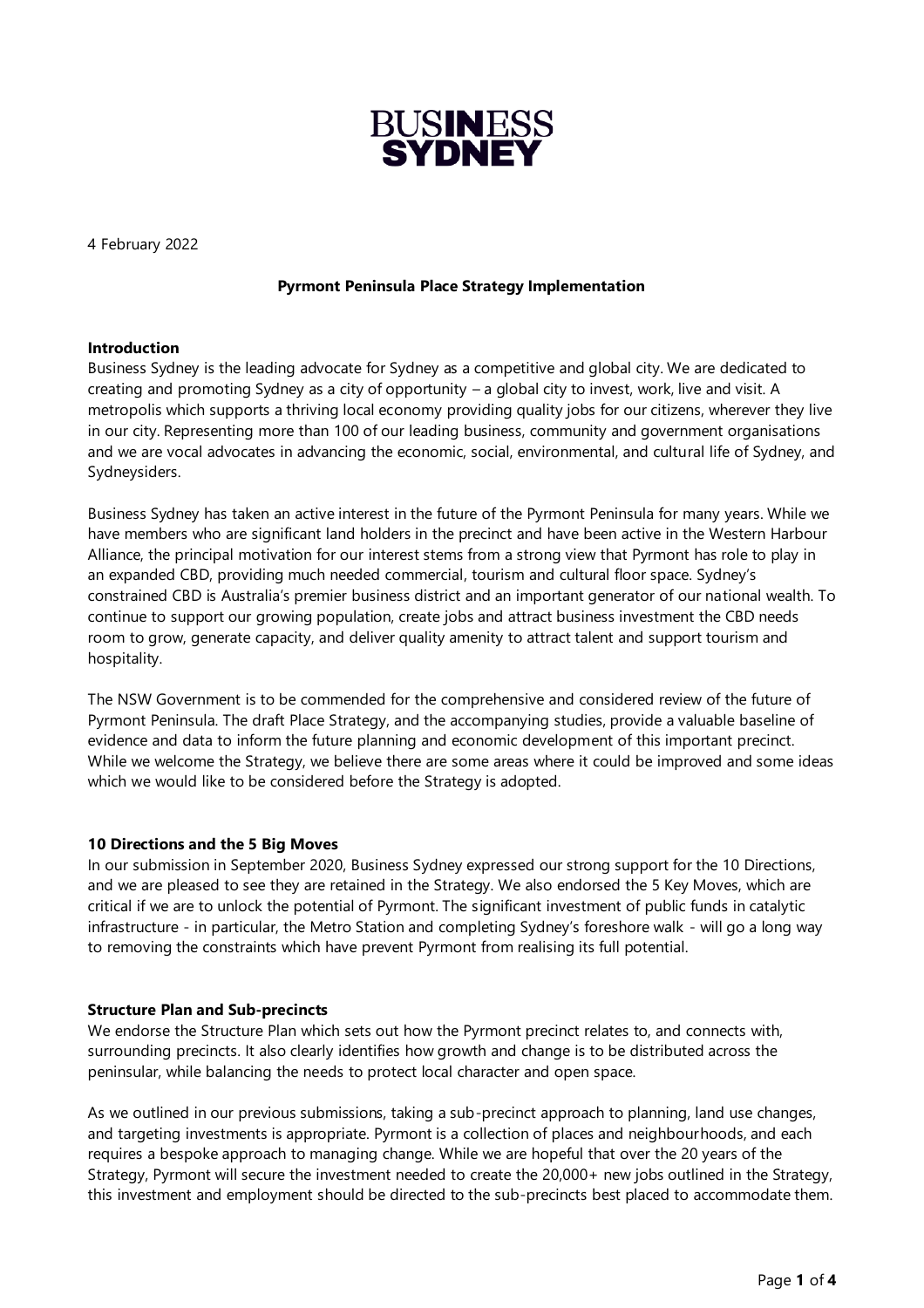The Strategy outlines a comprehensive list of Priorities for each of the seven sub-precincts, most of which make sense and are supported. We believe the following ideas and policy tolls should also be considered support the implementation of the Strategy and drive renewal and investment.

# **New format Housing**

The Strategy rightly focuses on Pyrmont's potential to support commercial activities to drive employment growth and Business Sydney supports limiting new residential development in some of the sub-precincts. However, the pandemic has temporarily changed the demand for new commercial floorspace in Sydney and, while this will hopefully end soon, there is unlikely to be significant industry investment in new office space for some time. In the interim, new housing formats, such as Co-living and Build-to-Rent offer a means to deliver the activation Pyrmont needs, while still allowing future commercial activity when demand arises . We recommend the Department and Council consider further mechanism to support these new housing formats, including density and height bonuses.

## **Managing Heritage**

Pyrmont has a rich heritage and is populated by many important historic buildings which need protection. However, the Heritage Act is often a blunt policy tool, protecting historic buildings, but leaving them without an economic, social, or cultural purpose. Pyrmont has many buildings which have been boarded up for years or are underutilised, leaving them at risk of neglect. Heritage should be an asset to the Pyrmont, not a constraint.

Business Sydney would welcome an expansion of the Sydney City's Heritage Floor Space Trading Scheme to cover the Pyrmont peninsula. This scheme has proven successful in restoring and renewing heritage buildings in the CBD while providing an incentive for the private sector to invest. It could do the same for Pyrmont's rich heritage.

# **Arts, Culture and Live Performance**

The Strategy prioritises the growth of *"entertainment, culture and creativity"* while at the same time *"address potential impacts of 24-hour economy activities on amenity, including noise, safety, traffic and transport…"* for each of the sub-precincts, however, is silent on how this should be delivered.

Business Sydney has been advocating over recent years for the urgent need to address the shortage of places for live performance, rehearsal studios, and cultural spaces in Sydney. We've published papers and made submissions highlighting the lack of cultural infrastructure and how this is undermining our night-time and visitor economy.

Pyrmont is uniquely placed to address this shortcoming while building on the existing cultural institutions, theatres, and venues already in the area. We recommend the Department consider encouraging investment in cultural infrastructure through density and floor space incentives, similar to those proposed for Oxford Street and in the new CBD Plan. If the Strategy is successful in decoupling new development and parking, then there is scope for the sub-stratum of new development to repurposed for cultural spaces, while also protecting local amenity. However, this won't happen without incentives, such as excluding these from floor space calculations in new development.

Anchored by the existing Lyric Theatre, ICC's Darling Harbour Theatre and the Capitol, Pyrmont/Haymarket could provide Sydney with a vibrant and distinct theatre district. Something the Cities we compete with all have, but which Sydney lacks.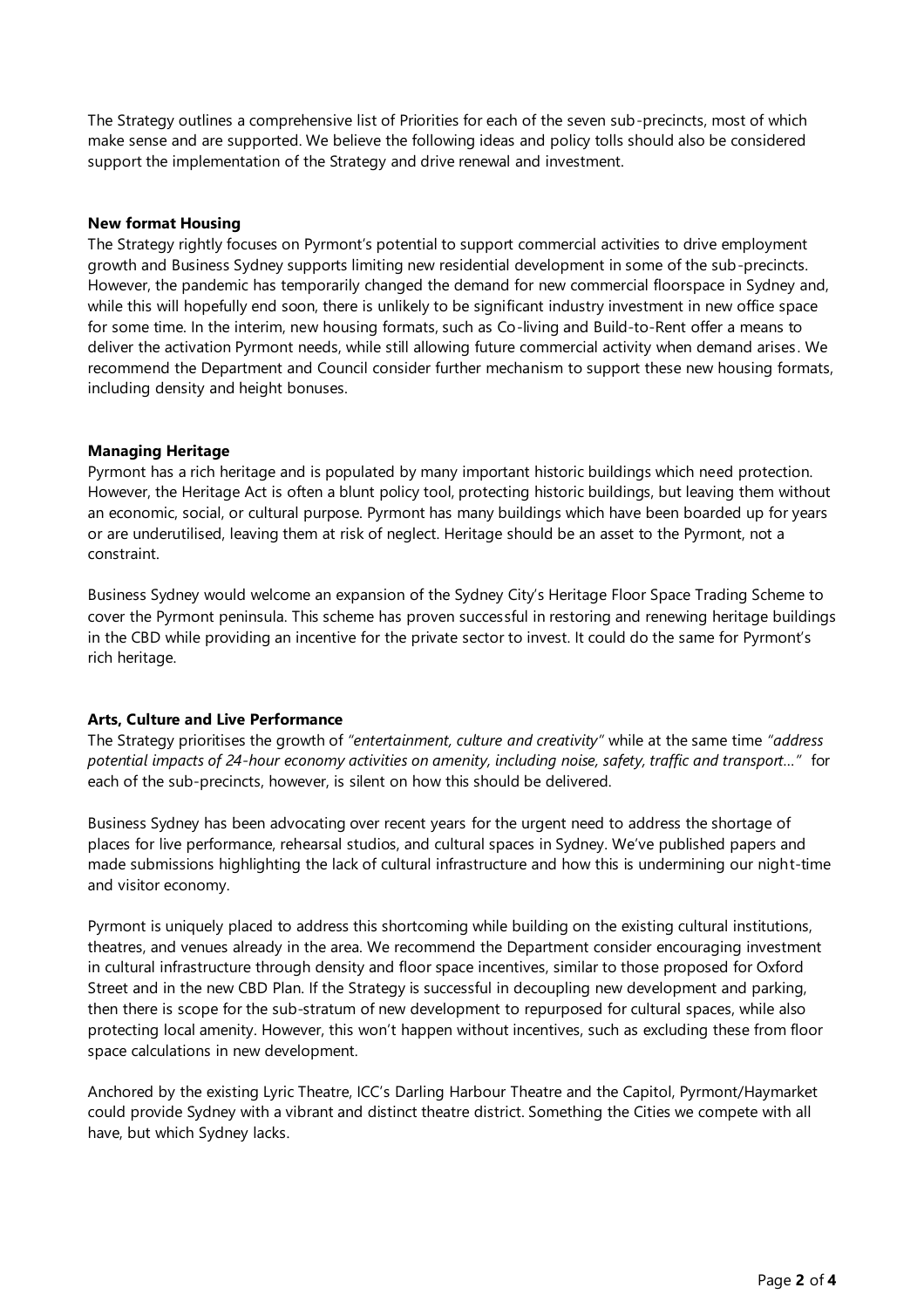# **Key sites**

Business Sydney supports the identification of key sites in Pyrmont, and we agree that these should be treated with a bespoke, place-based, planning framework. These sites offer the opportunity for some early wins, delivering many of the aspirations of the Strategy in the near future. However, it is important that the Strategy does not unduly restrict the development potential of these sites or impose conditions which might make them financially unviable.

**The Star** is currently the anchor for Pyrmont's night time and visitor economy. It plays a critically important part in the Sydney's cultural offering, providing employment to thousands of people. The advent of a new Metro Station offers a once in a lifetime chance to renew the Star and to expand its role in the cultural and economic life of the city. The extra connectivity provided by the Metro should support a much greater level of density and activity across the site and this should be guided and informed through the draft master plan.

**UTS Ultimo and Haymarket** are the anchors of the areas education and research industries. UTS and Sydney TAFE provide training, education, and skills for Sydneysiders and are an important part of our cities leading export - international education. However, the precinct suffers from poor urban design and amenity, a legacy of the ad hoc development in the past. Renewing this key site through the proposed Master Plan, and growing its contribution to Sydney, requires greater density and heights. Again, the future development of this key site should be determined through a comprehensive consultation process.

# **Implementation: A unified (and flexible) planning system**

As we outlined in earlier submissions, Pyrmont has suffered from a lack of coherent and unified planning. The peninsula is littered with a variety of Regional Plans, Local Plans, Development Control Plans, as well as State led planning proposals. If the aspirations of the Strategy are to be realised, there is an urgent need for a single Plan covering the entire Peninsula. We support the suggestion that this be led by Sydney City Council through a redrafting of the Sydney LEP 2012. However, as the State is still the precincts largest landowner it is important that the DPE remain actively involved in crafting this new Local Plan.

Business Sydney has always seen Pyrmont as an opportunity to expand Sydney's constrained CBD. To this end we believe that the B8 Metropolitan Centre zone should be applied across more of the Peninsula. The complexity of a precinct like Pyrmont, requires a flexible zone which permits all possible land uses and activities, provides incentives to support preferred developments, and which seeks to manage land use conflicts at the DA stage. Alternatively, the new, performance based, SP4 Local Enterprise Zone could provide the flexibility industry needs if they are to invest in the precinct.

## **Governance**

The current disjointed governance arrangements are one of the largest impediments to the realisation of the potential of the Pyrmont Peninsula. Over the years the precinct has been governed by a dizzying array of government agencies, including the Barangaroo Delivery Authority, Sydney Harbour Foreshore Authority, Sydney Ports, Daring Harbour Authority, Casino Licensing Board, the Ultimo/Camperdown Innovation Precinct, to name just a few.

The result is a tapestry of local sub-precincts, divergent planning schemes and a lack of coherent place making. This needs to change.

We support the need for an innovative governance model to drive the orderly development of the precinct and If the aspirations of the strategy are to be realised, there is the need for a single plan covering the entire peninsula. As the State is still the precinct's largest landowner, it is important DPE remains actively involved in crafting this new Local Plan.

Thanks and regards,